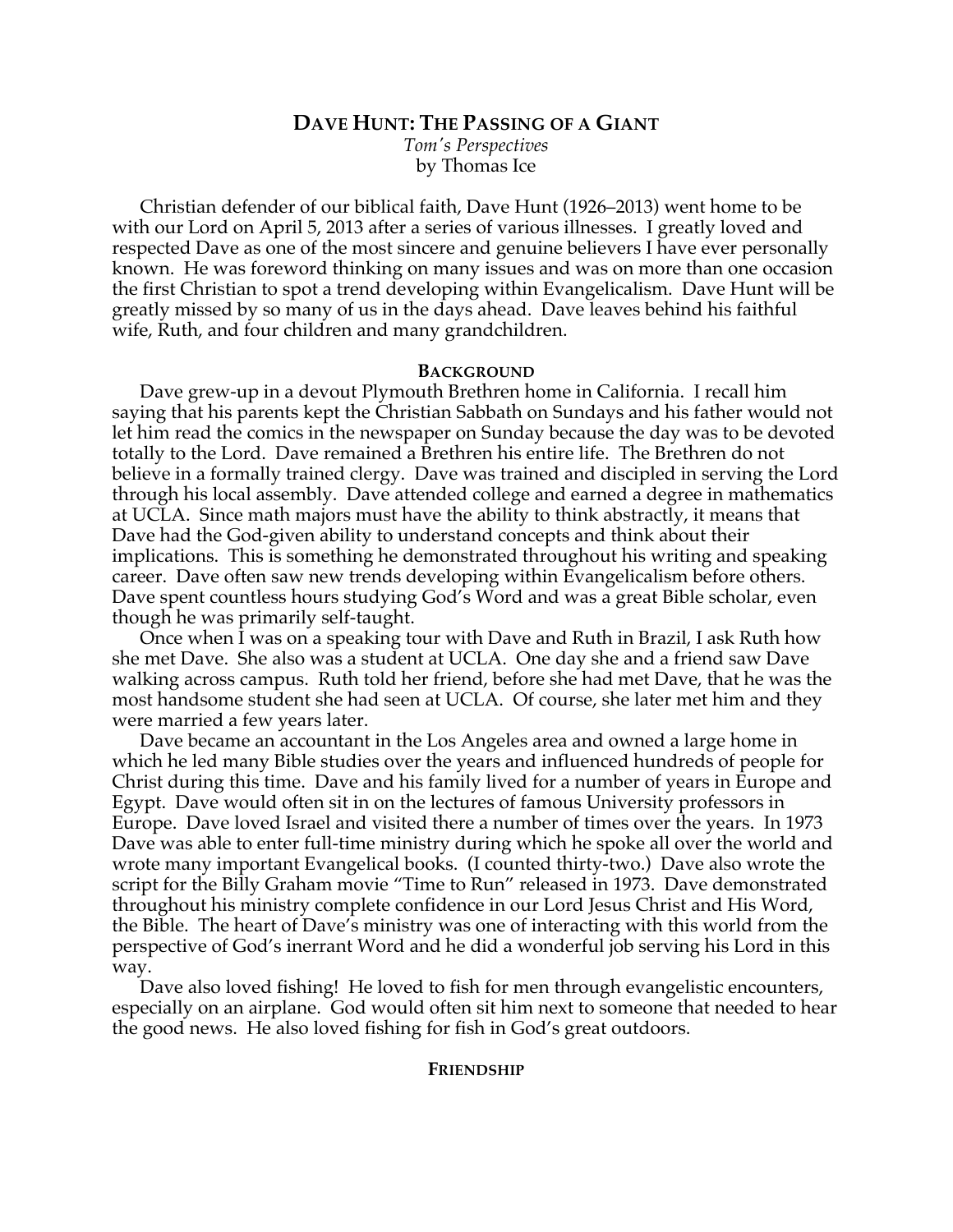I first met Dave 30 years ago when I was a new pastor in the Oklahoma City area. Dave was in town speaking at a conference and I had him speak at our church during a Sunday evening service. On another occasion a few months later he spoke on a Sunday morning at our church and we had him over for lunch. It was at that time that I began to really get to know Dave. He began sharing with me about his forthcoming book *The Seduction of Christianity*<sup>1</sup> that was released in 1985. We also had a nice discussion about Calvinism, since I am a modified Calvinist. Even though he would later write a book against some of what I believe in that area, it never prevented him from being a gracious friend to me.

About nine months after *Seduction* came out, I was a pastor in Austin, Texas, I had Dave booked for a week of meetings mainly in Austin, San Antonio, and Houston. *Seduction* was a bombshell that exposed the rise of mysticism within Evangelicalism in the form of psychology and the "word-faith" teaching. At the time it was the number one selling Christian book in America. Everywhere we went Dave faced stiff opposition from pastors, students, and many others who complained that Dave must have misrepresented their favorite teachers or teachings. Dave answered their many questions with specific evidence and in a graceful manner. Dave was ahead of his time on these issues and received great criticism for what he wrote in *Seduction*. However, as time went on, many others began to provide research that has basically supported Dave's original claims in his book that sold well over a million copies.

In the late 80's and early 90's I had written a book with H. Wayne House called *Dominion Theology: Blessing or Curse?*<sup>2</sup> that critiqued the Christian Reconstruction Movement. Twice I was challenged to a debate against a couple of Reconstructionists and on both occasions I chose Dave Hunt as my debating partner. At that time there were not many Evangelicals who were up on this issue, but Dave was the exception. He was a great asset in dealing with the false teachings of the Reconstructionists.

Over the years I was able to get to know Dave and Ruth fairly well. When Tim LaHaye and I started the Pre-Trib Research Center in 1992, Dave was one of our original members and usually attended our conference every year until his health began to prevent him from coming. Dave presented a number of papers at our Study Group conferences. One year I ask Dave to present a paper on "The Islamic Threat to Israel," which he did. Dave told me later that his paper for the pre-trib conference was the catalyst for expanding it into his book *Judgment Day*. 3 I have always thought that *Judgment Day* was the best book I ever read that provides the Scriptural basis for prophecy concerning Israel and the blending with current events about the modern state of Israel. Once again, Dave demonstrated in *Judgment Day* his exceptional ability to explain the Scriptures on a topic and their implications in today's world.

#### **DAVE HUNT EXPOSED**

Even though Dave was one who strictly followed the Bible, as we all should, he was at the same time fun to be around personally. He enjoyed jokes and pranks and could laugh at himself. My wife Janice and I had the privilege of going on a trip to Israel about ten years ago with Dave and Ruth. I sat next to Dave on the flight to Tel Aviv and we discussed . . . rather argued the whole way about whether the Bible taught Calvinism. One day during the tour Dave had somehow gotten about a two-inch tear in the seat of his pants. I showed a few of the guys on the trip with us and then told Dave about the tear. Without missing a beat, Dave said, "I guess you can say that Dave Hunt was exposed in Jerusalem." I followed up on that by saying that when we get